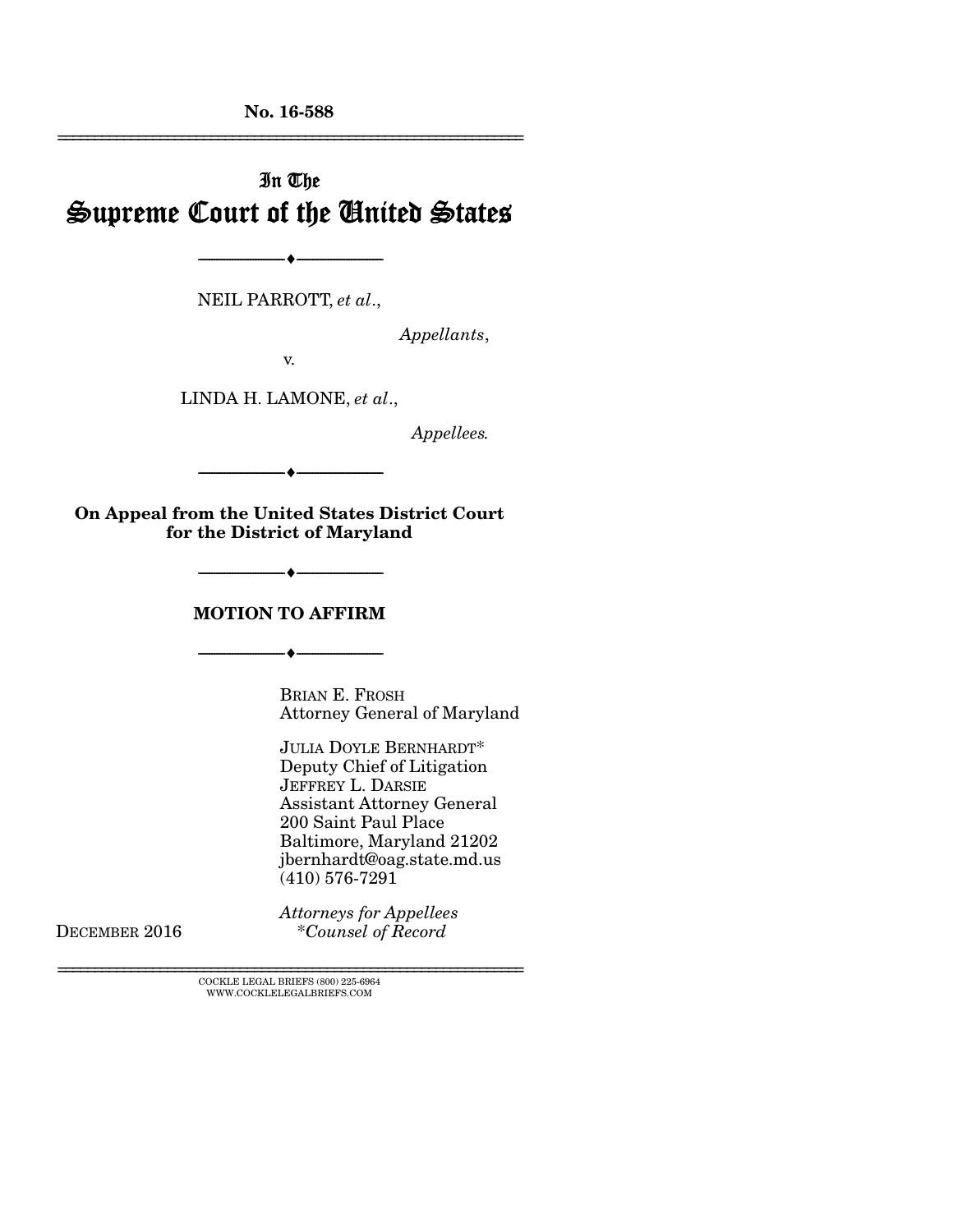## QUESTIONS PRESENTED

 1. Did the three-judge district court properly dismiss on jurisdictional grounds the complaint challenging Maryland's 2011 congressional districting plan because the plaintiffs failed to allege an invasion of a legally-protected interest and therefore lacked standing?

 2. Did the plaintiffs, by alleging only that Maryland's congressional districts are not as compact as the plaintiffs believe they should be, fail to state a substantial claim that Maryland's 2011 congressional redistricting plan violates the Constitution?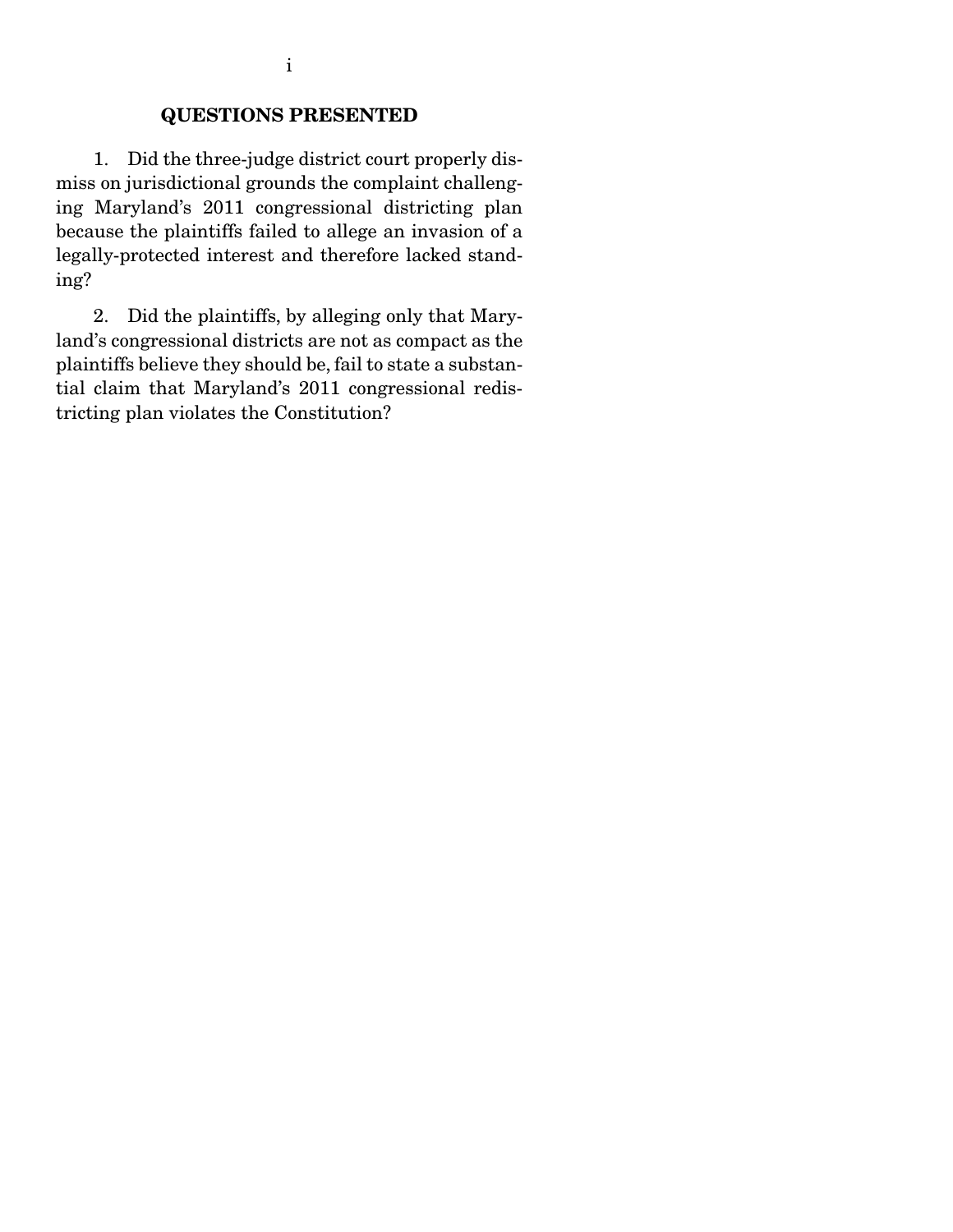# TABLE OF CONTENTS

# Page

| QUESTIONS PRESENTED                                                                                                                                                |                |  |
|--------------------------------------------------------------------------------------------------------------------------------------------------------------------|----------------|--|
| iii                                                                                                                                                                |                |  |
|                                                                                                                                                                    | 1              |  |
|                                                                                                                                                                    | $\overline{2}$ |  |
|                                                                                                                                                                    | 6              |  |
| The Three-Judge District Court Properly<br>Ι.<br>Dismissed the Complaint Because the                                                                               |                |  |
| A. The Plaintiffs Failed to Allege Inva-<br>sion of a Legally-Protected Interest                                                                                   | 6              |  |
| B. The Plaintiffs Lack Standing to Assert<br>Political Gerrymandering Claims on<br>Behalf of All Maryland Voters                                                   | 9              |  |
| The Plaintiffs' Claims Are Non-Justiciable<br>II.                                                                                                                  | 10             |  |
| A. The Political Gerrymandering Claims                                                                                                                             | 10             |  |
| The Claim Under the Due Process<br>$\mathbf{B}$<br>Clause for Alleged Electoral Harms<br>Caused by a Non-Compact Congres-<br>sional Districting Plan Is Insubstan- | 16             |  |
|                                                                                                                                                                    | 18             |  |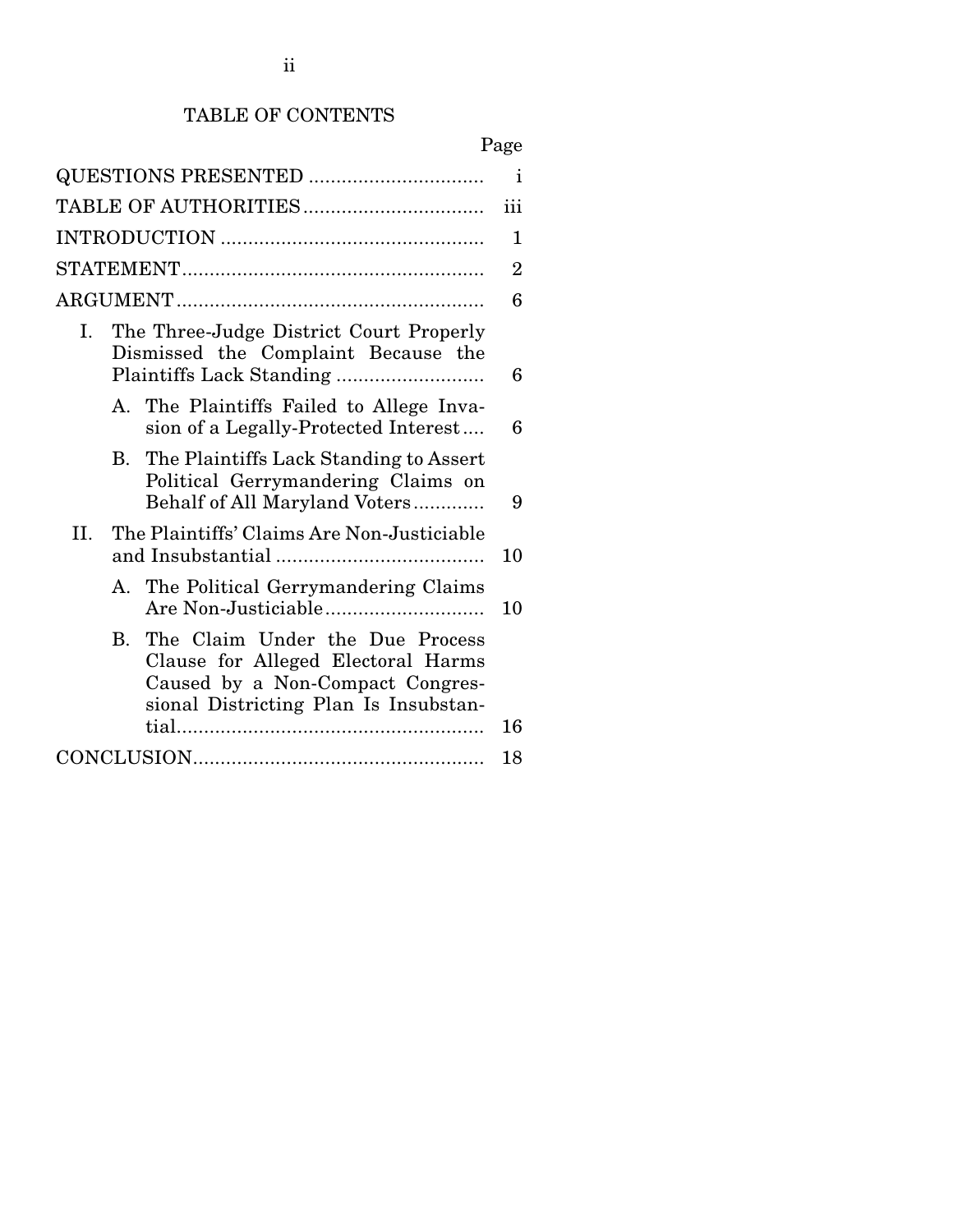iii

# Page

## CASES

| Ashcroft v. Iqbal, 556 U.S. 662 (2009) 15                                                    |
|----------------------------------------------------------------------------------------------|
|                                                                                              |
| Duckworth v. State Admin. Bd. of Election Laws,                                              |
| Fletcher v. Lamone, __ U.S. __, 133 S. Ct. 29                                                |
| Fletcher v. Lamone, 831 F. Supp. 2d 887 (D. Md.                                              |
| Goosby v. Osser, 409 U.S. 512 (1973)16, 17                                                   |
| Kalson v. Paterson, 542 F.3d 281 (2d Cir. 2008)17                                            |
| Karcher v. Daggett, 462 U.S. 725 (1983)7                                                     |
| League of United Latin Am. Citizens v. Perry,                                                |
| Lujan v. Defenders of Wildlife, 504 U.S. 555                                                 |
| Perez v. Perry, 26 F. Supp. 3d 612 (W.D. Tex.                                                |
| Radogno v. Illinois State Bd. of Elections, No.<br>1:11-cv-04884, 2011 WL 5868225 (N.D. Ill. |
|                                                                                              |
| Shaw v. Reno, 509 U.S. 630 (1993) 7, 11, 17                                                  |
| Spokeo v. Robins, __ U.S. __, 136 S. Ct. 1540                                                |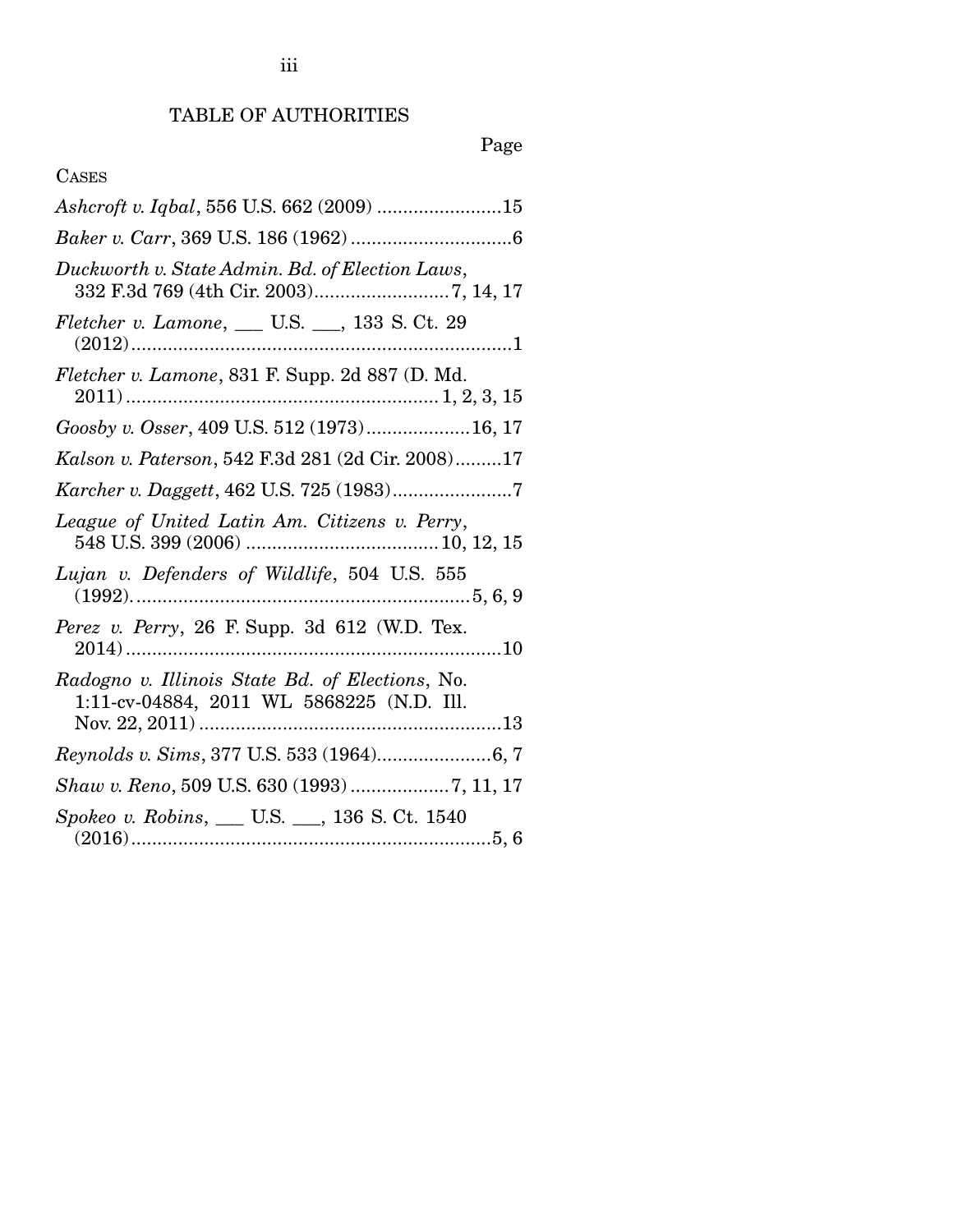## TABLE OF AUTHORITIES – Continued

Page

| Tennant v. Jefferson Cty. Comm'n, 567 U.S. ___,       |  |
|-------------------------------------------------------|--|
|                                                       |  |
| Vieth v. Jubilirer, 541 U.S. 267 (2004) 1, 10, 14, 15 |  |
|                                                       |  |
| Wood v. Broom, 287 U.S. 1 (1932)11, 15                |  |

CONSTITUTIONAL PROVISIONS

## **STATUTES**

|--|--|--|

**MISCELLANEOUS** 

*Black's Law Dictionary* 696 (7th ed. 1999) .................. 1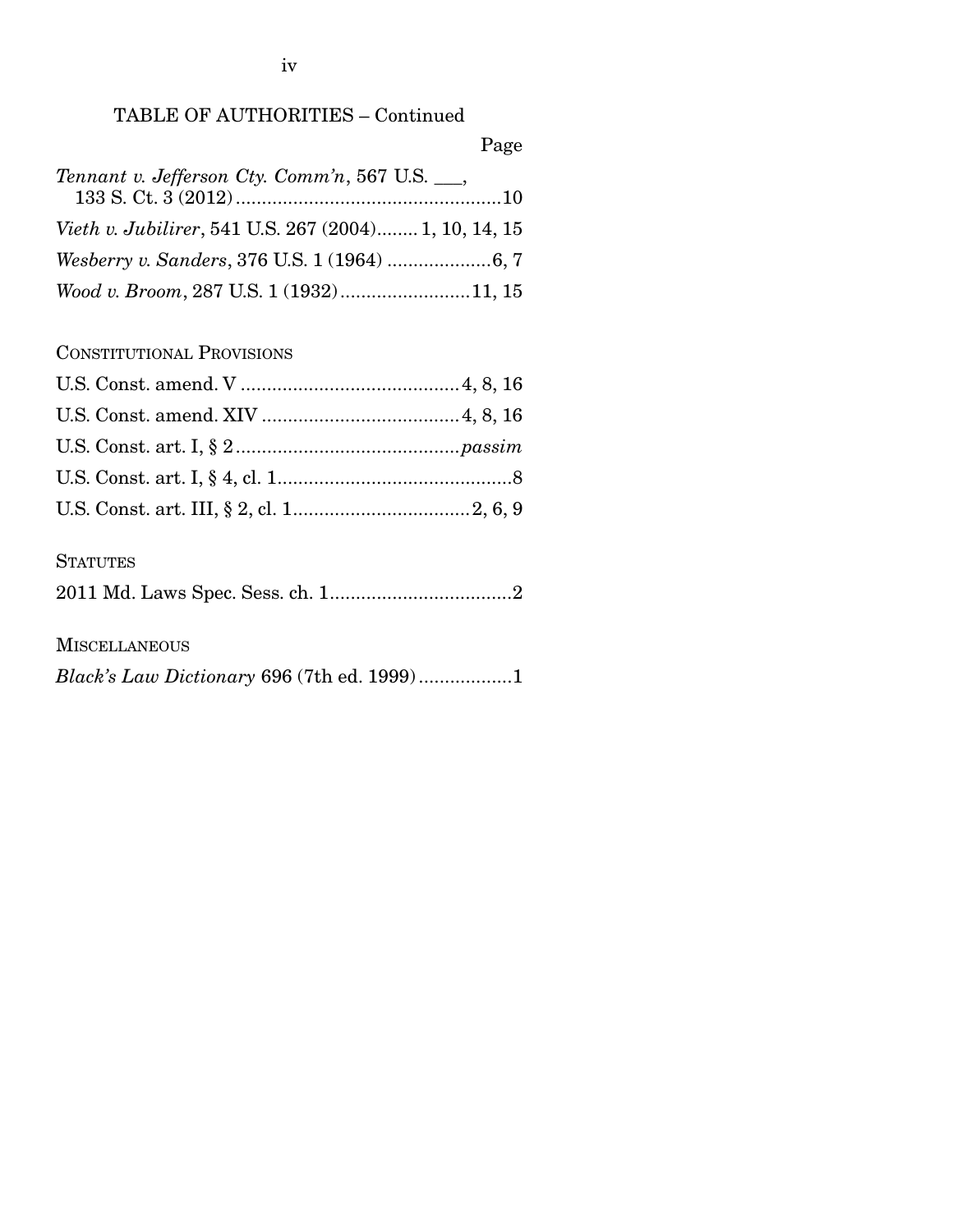## MOTION TO AFFIRM INTRODUCTION

 More than four years ago, this Court upheld the constitutionality of Maryland's 2011 State Plan for Congressional Redistricting ("State Plan") against claims that it was an impermissible racial or partisan gerrymander. *Fletcher v. Lamone*, \_\_\_ U.S. \_\_\_, 133 S. Ct. 29 (2012), *aff 'g Fletcher v. Lamone*, 831 F. Supp. 2d 887 (D. Md. 2011). The plaintiffs in the present action also purport to state a claim for partisan gerrymandering but have alleged no facts to support a claim of partisan discrimination.<sup>1</sup> Instead, the plaintiffs seek to enjoin the use of the now-established districts solely because some of those districts are less compact than the plaintiffs contend they ought to be. Further, the plaintiffs have asserted that relative compactness of districts alone determines the constitutionality of a districting plan, regardless of whether there exists any evidence of partisan motivation or partisan effect. The district court correctly determined that there is no basis in the Constitution, or support in the case law, for the plaintiffs' asserted right to vote in more compact

<sup>&</sup>lt;sup>1</sup> "The term 'political gerrymander' has been defined as '[t]he practice of dividing a geographical area into electoral districts, often of highly irregular shape, to give one political party an unfair advantage by diluting the opposition's voting strength.'" Vieth v. *Jubilirer*, 541 U.S. 267, 271 n.1 (2004) (quoting *Black's Law Dictionary* 696 (7th ed. 1999)). The essence of any gerrymandering claim is thus the contention that complainants are members of a cohesive political group that has suffered unlawful discrimination.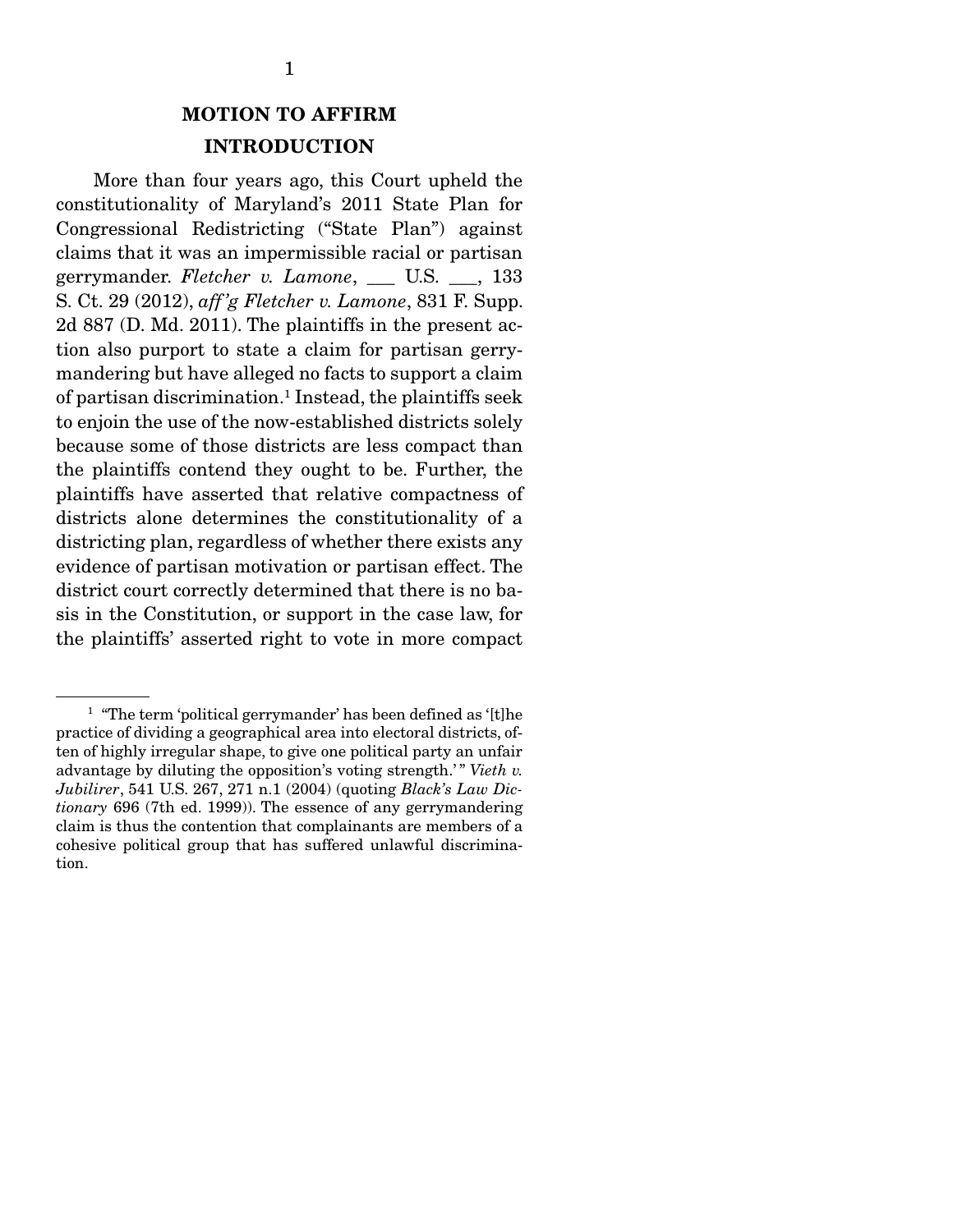districts and that the plaintiffs therefore failed to allege the invasion of a legally-protected interest necessary to establish Article III standing. Moreover, the plaintiffs' claims that either unconstitutional partisan gerrymandering or a burden on fundamental voting rights may be established exclusively by reference to district shapes is plainly insubstantial. Accordingly, the district court's judgment dismissing the action should be summarily affirmed.

#### STATEMENT

 $-\bullet-\$ 

 1. The General Assembly of Maryland adopted the State Plan in a special session held October 17 through October 20, 2011, and it took effect on October 20, 2011, as Chapter 1, Laws of Maryland of the Special Session of 2011. *Fletcher*, 831 F. Supp. 2d at 891. In 2012, the voters approved the State Plan by an affirmative vote of 64%-to-36% in a statewide referen- ${\rm dum.^2}$ 

 The State Plan creates eight congressional districts that are as equal in population as is mathematically possible, with seven of the eight districts having an adjusted population of 721,529 and the eighth having an adjusted population of 721,528. *Id*. at 894. Like the districting plan passed after the 2000 census, the

<sup>&</sup>lt;sup>2</sup> The official referendum election results for the ballot question regarding the districting plan are available at http://elections. state.md.us/elections/2012/results/general/gen\_qresults\_2012\_4\_ 00\_1.html.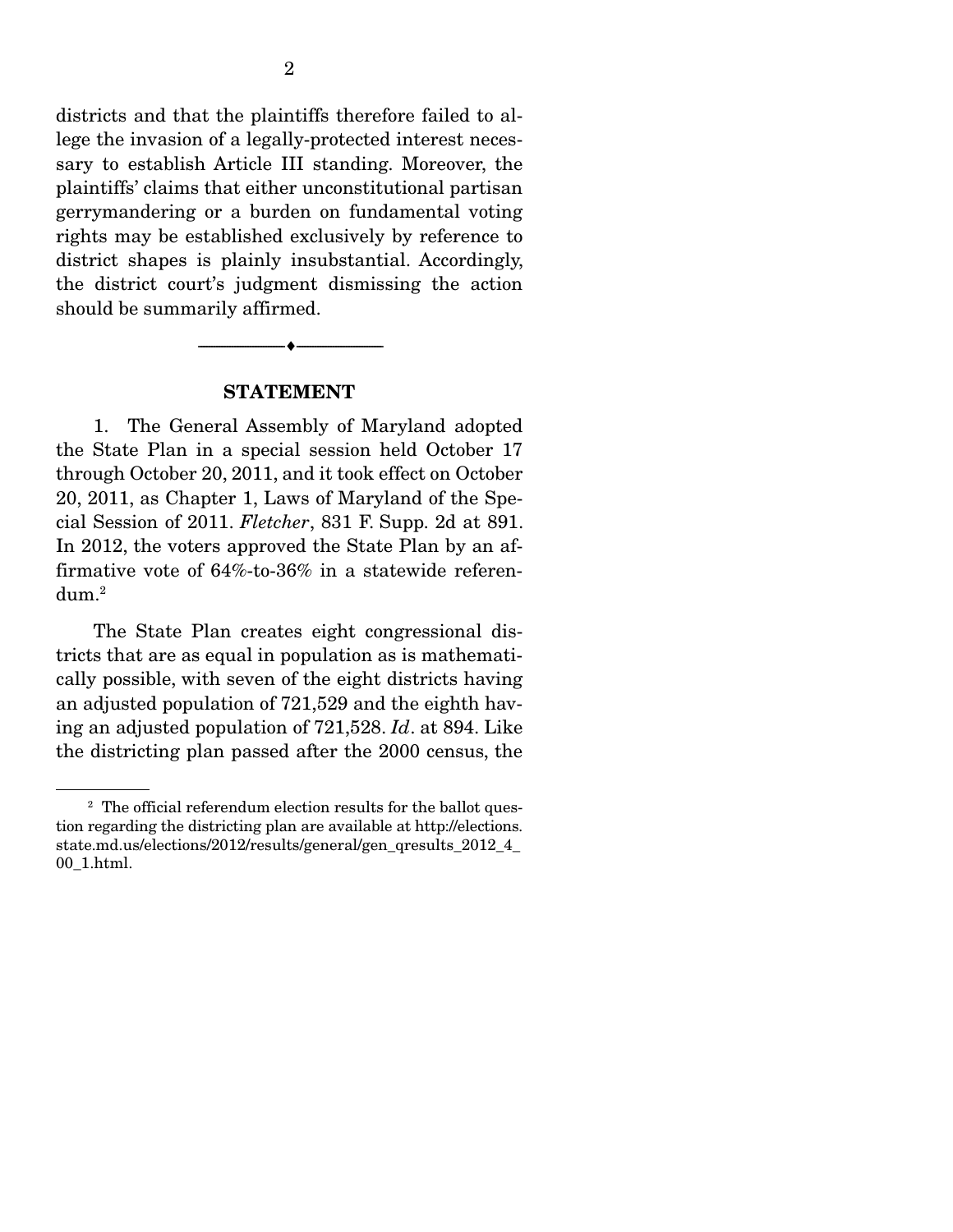State Plan creates two majority African-American congressional districts. *Id*. at 891. All of the districts are drawn to protect the cores of existing districts, and several of the districts have not changed substantially since the last redistricting, indicating "that incumbent protection and a desire to maintain constituent relationships might be the main reasons they take their present forms." *Id*. at 903.

 2a. The plaintiffs in this action are Maryland registered voters, one from each of the State's eight congressional districts. J.S. App. 17a-19a ¶¶ 8-16. They brought this lawsuit in June 2015 as "voters" against their "legislators," who are alleged to gerrymander in their own interests as against all voters in the State, J.S. App. 24a ¶ 32, "for injuries . . . that all Maryland voters endure. . . ." *Id.* ¶¶ 31, 35 (alleging that gerrymandering harms everyone "regardless of their party preferences or how they would vote in a particular election"). The complaint thus seeks to vindicate rights or interests alleged to be common to "all voters" rather than particular injuries imposed upon any subset of voters or politically cohesive group.

 b. The plaintiffs allege that the State Plan harms every Maryland voter by inflicting "particular, intentional harm on partisan and non-partisan voters of every description." J.S. App. 25a ¶ 36. Although the plaintiffs generally allege that the State Plan causes different injuries for different classes of voters based on those voters' political preferences, *id*. ¶ 36a-f, the plaintiffs do not seek redress for injuries suffered "as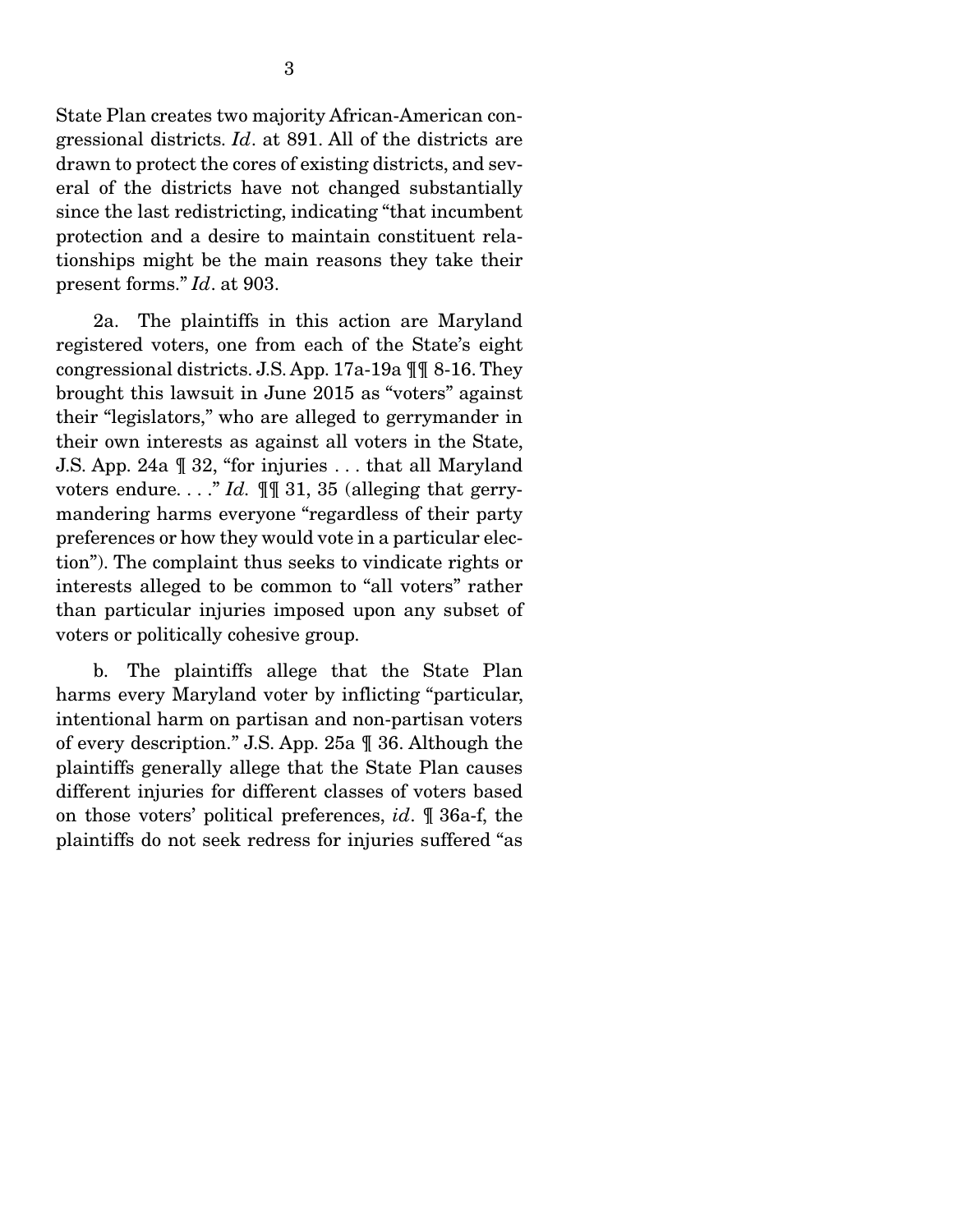Republicans," but only "as *voters*." J.S. at 8 (emphasis in original).

 c. Count I of the complaint alleges that Maryland's partisan gerrymander violates Article I, § 2 of the Constitution. J.S. App. 38a ¶ 83. The plaintiffs contend that applying a "mathematically derived compactness measure to congressional districts can be used as a judicially manageable, discernible, and nonarbitrary standard with which to measure, and deter, excessive partisan gerrymandering." J.S. App. 30a ¶ 54.

 Count II alleges that the non-compactness of districts produces harm by making more difficult candidates' use of mass media to reach the relevant electorate, increasing the cost of campaigns, and creating voter confusion. J.S. App. 28a-30a ¶¶ 48-52. Because of these alleged "electoral harms arising from non-compact districts," the plaintiffs contend, the congressional district plan "burdens Plaintiffs' right to vote in violation of their constitutional right to Due Process" under the Fifth and Fourteenth Amendments to the Constitution. J.S. App. 38a ¶ 86.

 The plaintiffs seek a declaratory judgment finding the State Plan unconstitutional and a permanent injunction against "calling, holding, or certifying any elections" under the plan. J.S. App. 39a. The plaintiffs also request that the district court "[o]rder State authorities to adopt a new congressional districting plan"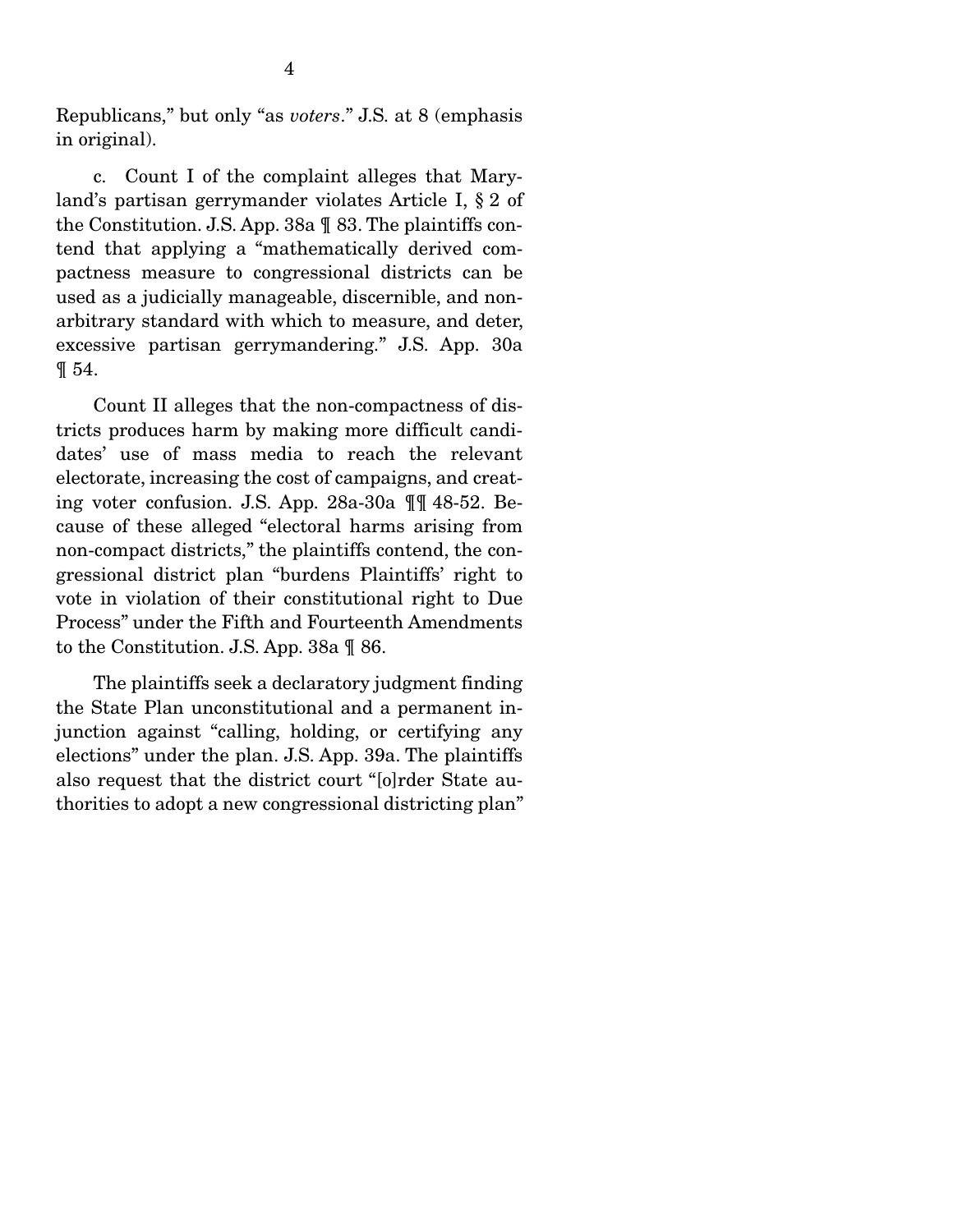without unlawful political gerrymandering and "consistent with the compactness standards articulated in . . . [the] Complaint." *Id.*

 3a. The defendants, who are Maryland state election officials, moved to dismiss the action for lack of standing, failure to state a claim, and laches. The Chief Judge of the United States Court of Appeals for the Fourth Circuit designated a three-judge district court to hear the motion to dismiss*.* J.S. App. 5a.

 b. The three-judge district court held a hearing on July 12, 2016, J.S. App. 5a, and on August 24, 2016, dismissed the action, *id*. 14a. The court held that the plaintiffs lack standing because they have not alleged "an invasion of a legally protected interest." *Id*. 10a (citing *Spokeo v. Robins*, \_\_\_ U.S. \_\_\_, 136 S. Ct. 1540, 1548 (2016) (quoting *Lujan v. Defenders of Wildlife*, 504 U.S. 555, 560 (1992)). The court explained that the plaintiffs have not identified "a constitutional provision or case that establishes a right to reside in a district that has not been mechanically manipulated in a manner that transfers the power to select representatives away from the people." *Id*. The plaintiffs filed a notice of appeal to this Court on August 29, 2016. *Id*. 1a.

--------------------------------- ---------------------------------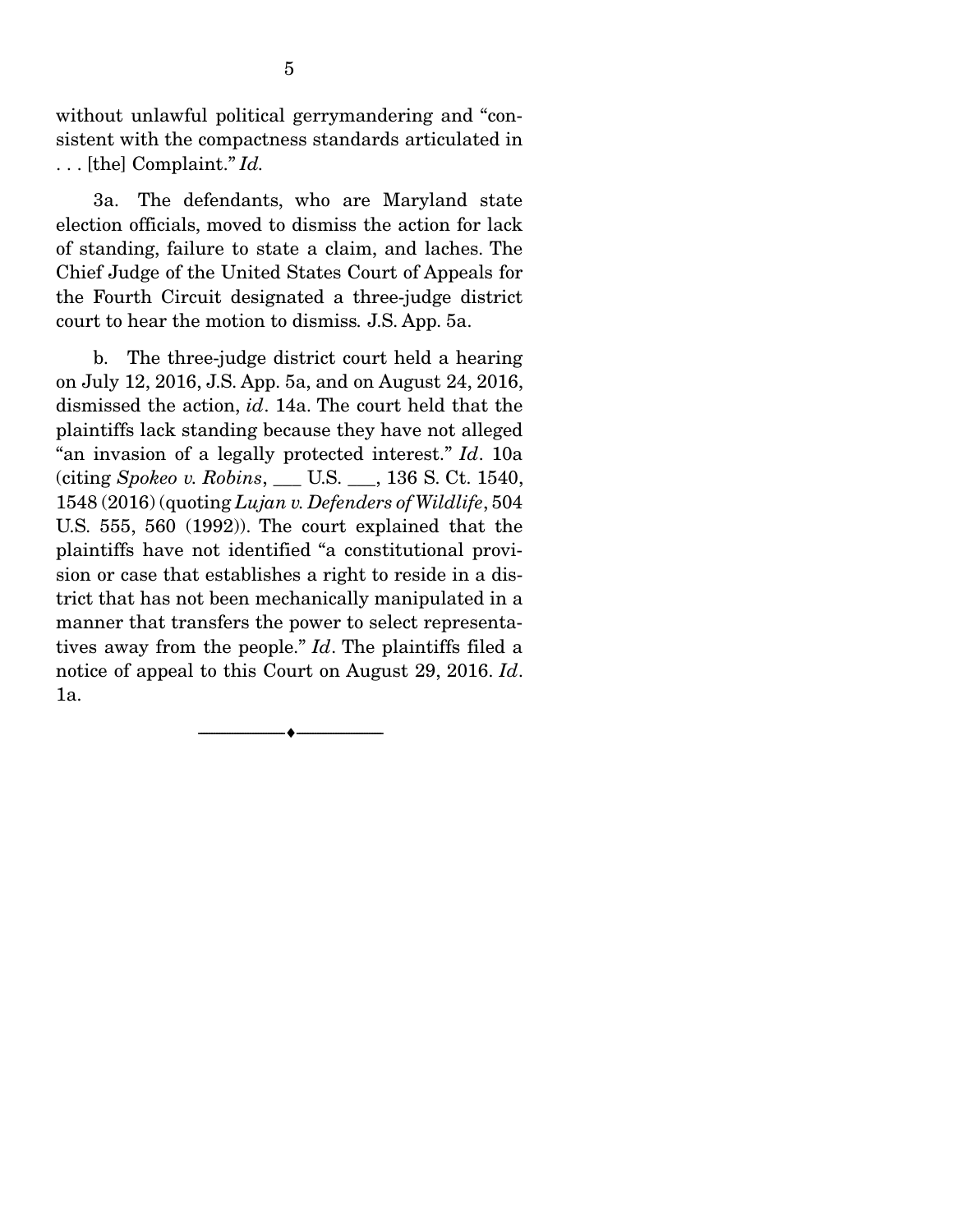#### ARGUMENT

## I. The Three-Judge District Court Properly Dismissed the Complaint Because the Plaintiffs Lack Standing.

### A. The Plaintiffs Failed to Allege Invasion of a Legally-Protected Interest.

 To establish Article III standing, a plaintiff must show, among other things, an invasion of a legallyprotected interest, *Robins*, 136 S. Ct. at 1548, that is "concrete and particularized." *Lujan*, 504 U.S. at 560- 61. Here, as the three-judge district court correctly determined, J.S. App. 10a, the harm asserted by the plaintiffs – the "mechanical[ ] manipulat[ion of ] Maryland's congressional districts in a manner that transfers the power to select representatives from the people to the Maryland General Assembly" – is not a legally-protected interest.

 The plaintiffs analogize their claim to this Court's One Person, One Vote Cases. *See* J.S. App. 10a (citing *Reynolds v. Sims*, 377 U.S. 533 (1964); *Wesberry v. Sanders*, 376 U.S. 1 (1964); and *Baker v. Carr*, 369 U.S. 186 (1962)). These cases establish that Article I, § 2 of the Constitution requires population equality among the congressional and state legislative districts of each State such that every person's vote has equal weight. *See Wesberry*, 376 U.S. at 5, 18; *Baker*, 369 U.S. at 206, 237 (congressional districts); *Reynolds*, 377 U.S. at 577 (1964) (state legislative districts). These cases thus require mechanical manipulation of districts to achieve the required population equality. As the three-judge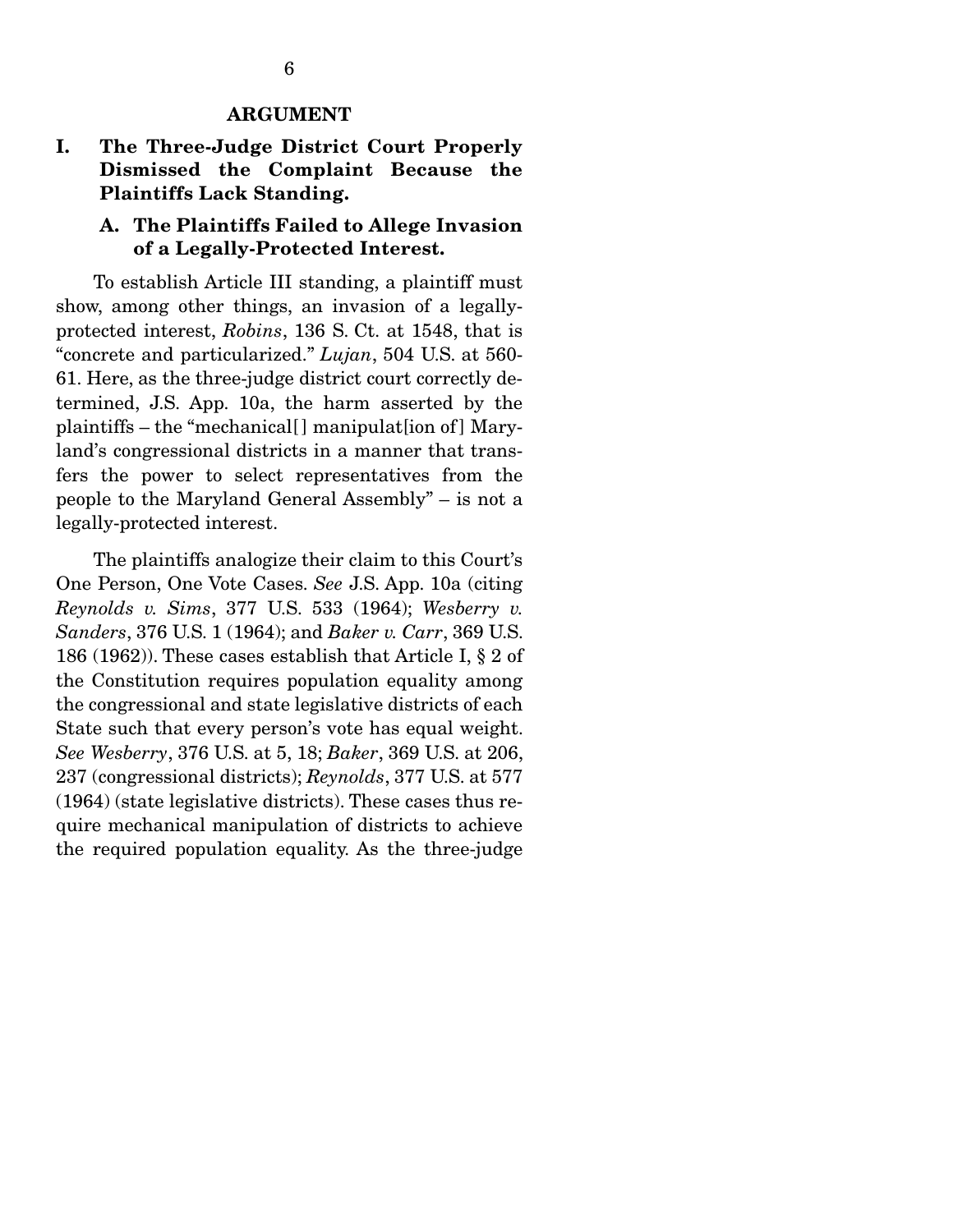district court rightly observed, "[t]hat fact alone militates against reading those cases as establishing that the Constitution protects the right to reside in districts that have not been mechanically manipulated." J.S. App. 12a. Moreover, nothing in these cases "suggests that the Court should apply [them] to claims not asserting unequal population." *Id*.

 The plaintiffs' effort to analogize claims based on population inequality with those alleging insufficiently compact districts breaks down at the most basic level. Article I, § 2 of the Constitution requires districts of equal population. *Reynolds*, 377 U.S. at 577; *Wesberry*, 376 U.S. at 5, 18. By contrast, as the courts have made clear, no part of the Constitution requires that congressional districts be of any particular shape or relative compactness, much less that they adhere to the arbitrarily-chosen standard espoused by the plaintiffs. *Shaw v. Reno*, 509 U.S. 630, 647 (1993) (traditional districting criteria such as compactness, contiguity, and respect for political boundaries are not "constitutionally required"); *see also Duckworth v. State Admin. Bd. of Elections*, 332 F.3d 769, 775 (4th Cir. 2003) ("[A]llegations that districts have a bizarre appearance . . . are not probative as to the discriminatory effect that must be proven in political gerrymandering cases...."). Under Article I,  $\S 2$ , population inequality *is* the representational injury that must be avoided or justified as "necessary to achieve some legitimate goal." *Karcher v. Daggett*, 462 U.S. 725, 731 (1983). That is not true of non-compactness or "mechanical manipulation" of districts, neither of which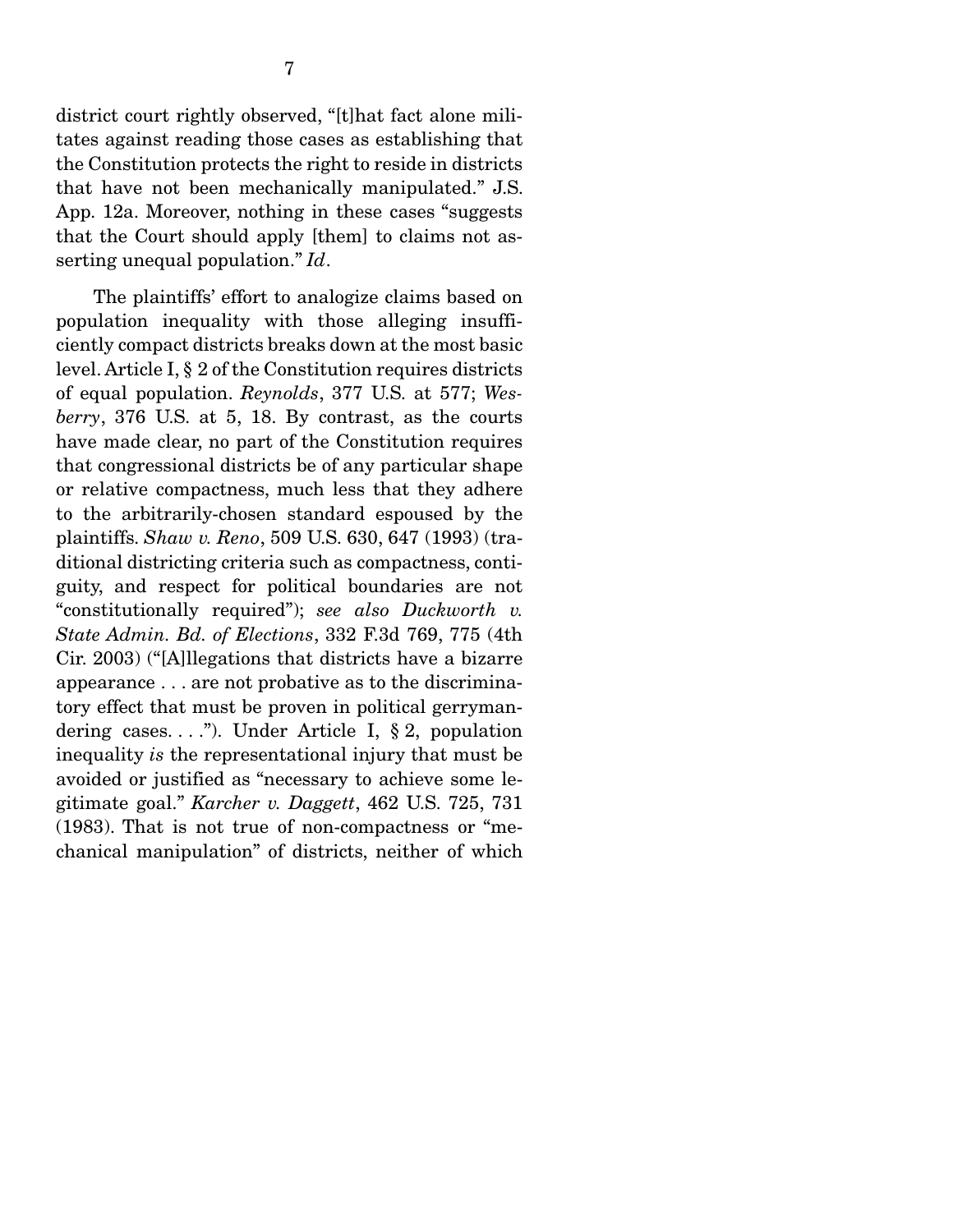represents an injury in itself or requires special legislative justification.

 The three-judge district court thus correctly rejected the plaintiffs' "untenable" reading of this Court's One Person, One Vote Cases. J.S. App. 12a. Because these cases were the sole basis for the plaintiffs' claim of a legally-protected interest "to reside in a district that has not been mechanically manipulated in a manner that transfers the power to elect representatives away from the people," the three-judge district court held that the plaintiffs had "not sufficiently alleged standing to assert their claims."3 *Id.*

 Similarly, the plaintiffs failed to establish standing on their due process claim. In Count II of the complaint, they alleged "electoral harms arising from non-compact districts," which purportedly burden their voting rights in violation of the Due Process Clause of the Fifth and Fourteenth Amendments. J.S. App. 38a ¶¶ 84-86. No case establishes a constitutional right of voters to be free from alleged "burdens" due to irregularly shaped districts. Here, too, the plaintiffs failed to allege an invasion of a legally-protected interest.

<sup>3</sup> Article I, § 4, cl. 1 of the Constitution provides: "The Times, Places and Manner of holding Elections for Senators and Representatives, shall be prescribed in each State by the Legislature thereof. . . ." The plaintiffs' theory that redistricting by Maryland legislators somehow represents a usurpation of a power reserved to the voters is therefore untenable.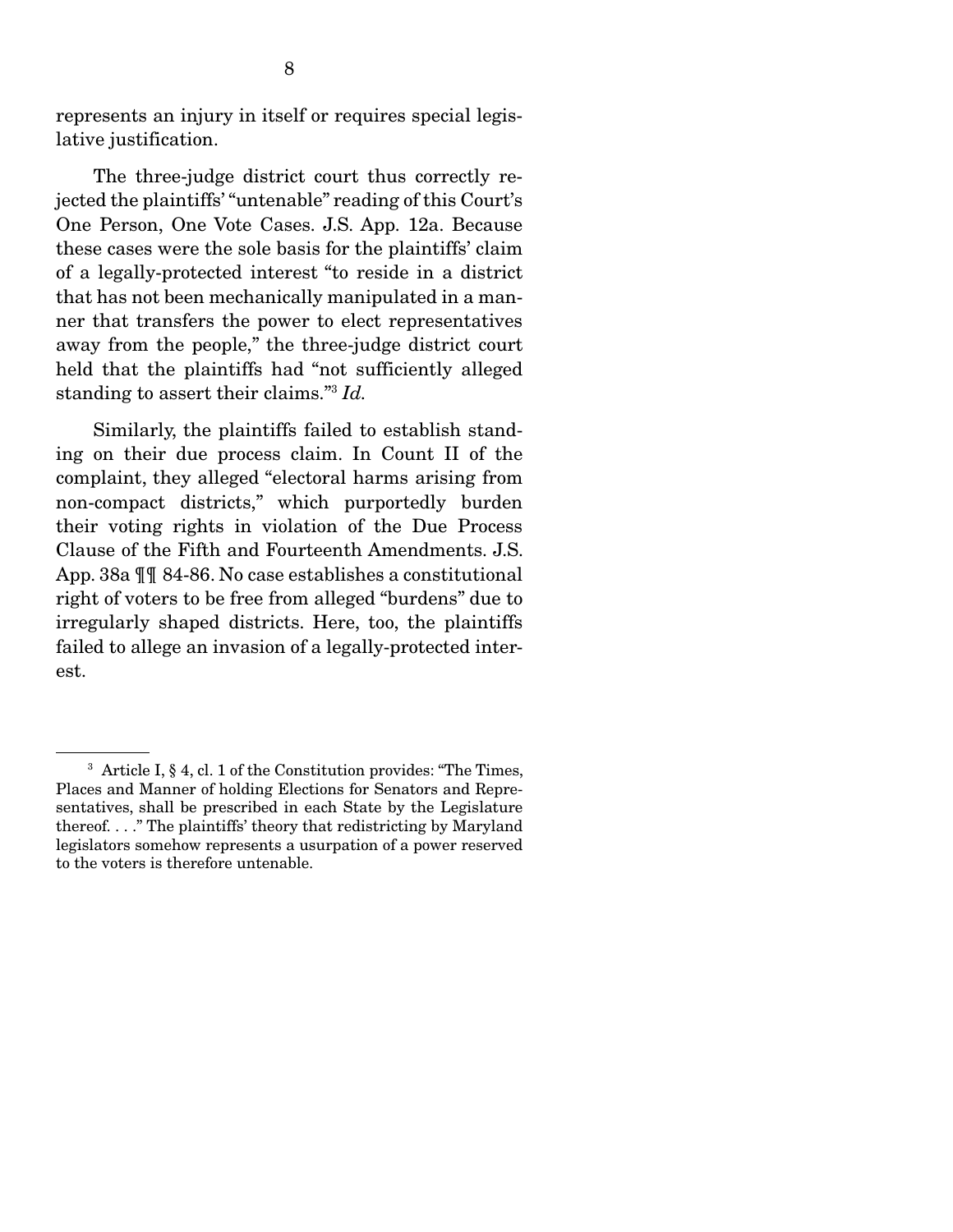## B. The Plaintiffs Lack Standing to Assert Political Gerrymandering Claims on Behalf of All Maryland Voters.

 The plaintiffs also lack standing because they do not allege that they are registered Republican voters or that the alleged harm they have suffered from voting in non-compact districts is due to their membership in any cohesive political group. In purporting to seek relief in the interest of "voters" generally, the plaintiffs do not allege an injury to themselves that is concrete and particularized. Instead, the plaintiffs allege as members of the class of "all voters" that they have been harmed by their "legislators," who are alleged to gerrymander in their own interests as against all voters in the State. J.S. App. 24a ¶¶ 31, 32; *id*. 25a ¶ 35. Because the plaintiffs rely only on a common grievance or "discrimination" that is alleged to be shared by everyone, they fail to allege facts necessary to Article III standing. *See, e.g*., *Lujan*, 504 U.S. at 573- 74 (finding no Article III case or controversy where plaintiff raised only a "generally available grievance about government" and sought "relief that no more directly and tangibly benefits him than it does the public at large"). Accordingly, the plaintiffs lack standing to assert political gerrymandering claims on behalf of voters generally and the three-judge district court properly dismissed their claims for want of federal court jurisdiction.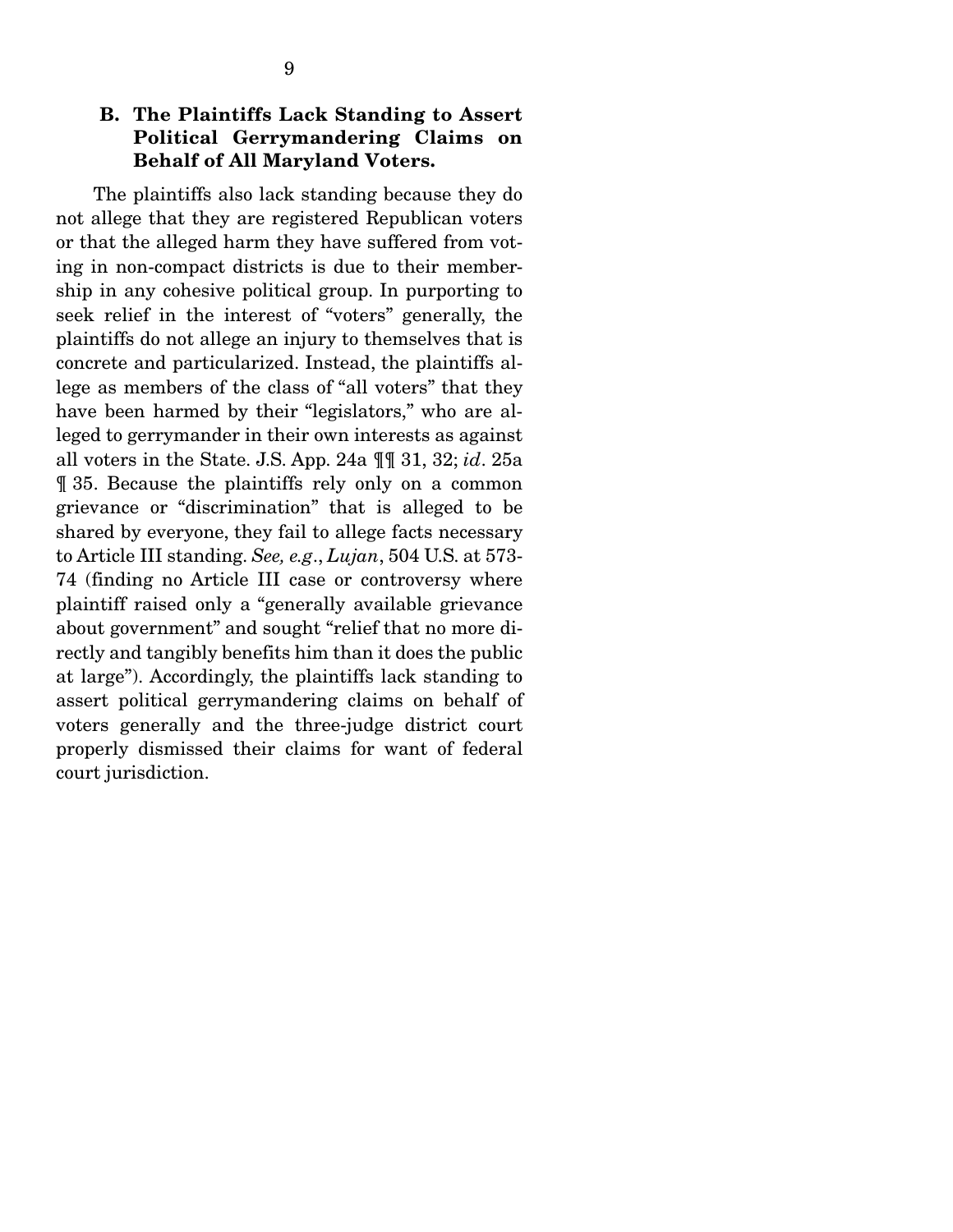### II. The Plaintiffs' Claims Are Non-Justiciable and Insubstantial.

### A. The Political Gerrymandering Claims Are Non-Justiciable.

 In general, to assert a claim under Article I, § 2, a plaintiff must allege some avoidable population inequality among a State's congressional districts. *Tennant v. Jefferson Cty. Comm'n*, 567 U.S. \_\_\_, 133 S. Ct. 3, 5 (2012) (stating that "parties challenging the plan bear the burden of proving the existence of population differences that 'could practicably be avoided'") (citations omitted). In theory, a plaintiff may state a justiciable claim without alleging population inequality, but only if the plaintiff is able to provide a reliable and non-arbitrary standard sufficient to make the political gerrymander claim a justiciable issue. *League of United Latin Am. Citizens ("LULAC") v. Perry*, 548 U.S. 399, 418 (2006). Failing that, as the plaintiffs have in this case, a complaint alleging a political gerrymander is properly dismissed at the pleading stage. *See Perez v. Perry*, 26 F. Supp. 3d 612, 624 (W.D. Tex. 2014) (where the plaintiffs do not allege an adequate standard, a claim should be dismissed based on insufficiency of the complaint, as the Court did in *Vieth*).

 The plaintiffs have not alleged any deviation from precise mathematical equality in the composition of Maryland's congressional districts. Nor have they provided a reliable and non-arbitrary standard by which to measure and detect "excessive" partisanship in redistricting. Instead, the plaintiffs assert that the constitution is violated where more compact districts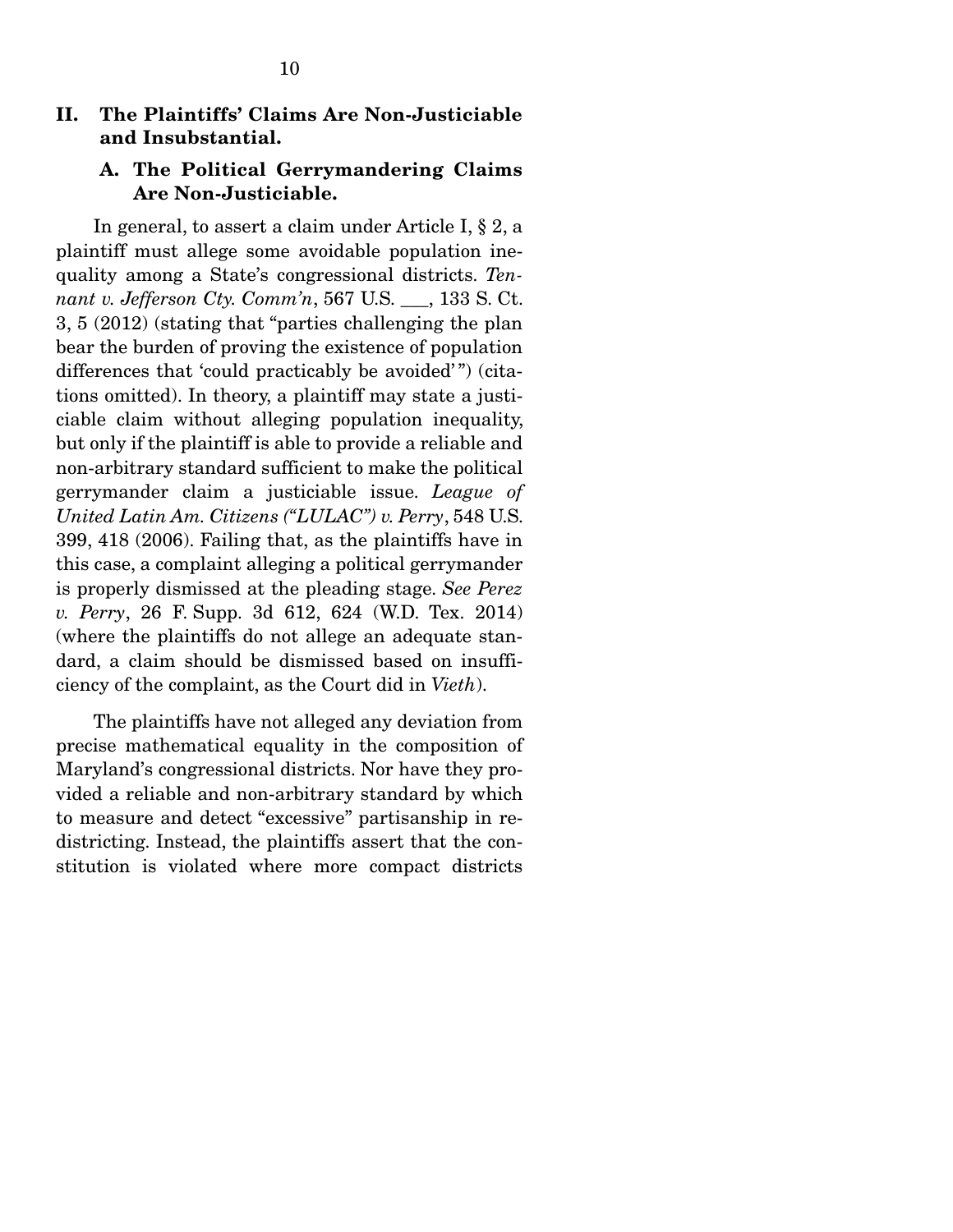could have been drawn while still respecting, to the same or a greater extent, a partial and arbitrarily chosen set of traditional districting principles, as measured by the number of "split counties," "split precincts," or "county fragments" resulting from the actual and comparator plans. *See* J.S. App. 35a ¶¶ 71-74. In effect, the plaintiffs contend that Article I, § 2 requires population equality *and* an arbitrarily chosen degree of compactness.

 This Court has been clear, however, that Article I, § 2 itself does *not* require adherence to the redistricting principles that the plaintiffs espouse. In *Shaw*, for example, the Court stated that although there is much discussion of compactness and contiguity in the context of redistricting cases, that did not mean that such qualities "are constitutionally required – they are not." 509 U.S. 630, 647 (1993); *see also Wood v. Broom*, 287 U.S. 1, 6-8 (1932) (rejecting challenge based on lack of compactness and contiguity in light of repeal of federal statute imposing those requirements with respect to congressional districts). Although *Shaw* was a split opinion, all nine justices agreed that "compactness and contiguity . . . are not constitutionally required." *Id*. at 687 (Souter, J., dissenting); *see also id.* at 671-72 (White, J., joined by Blackmun, J., dissenting) (stating that, while "[l]ack of compactness or contiguity" and other "district irregularities may provide strong indicia of a potential gerrymander, . . . *they have no bearing on whether the plan ultimately is found to violate the*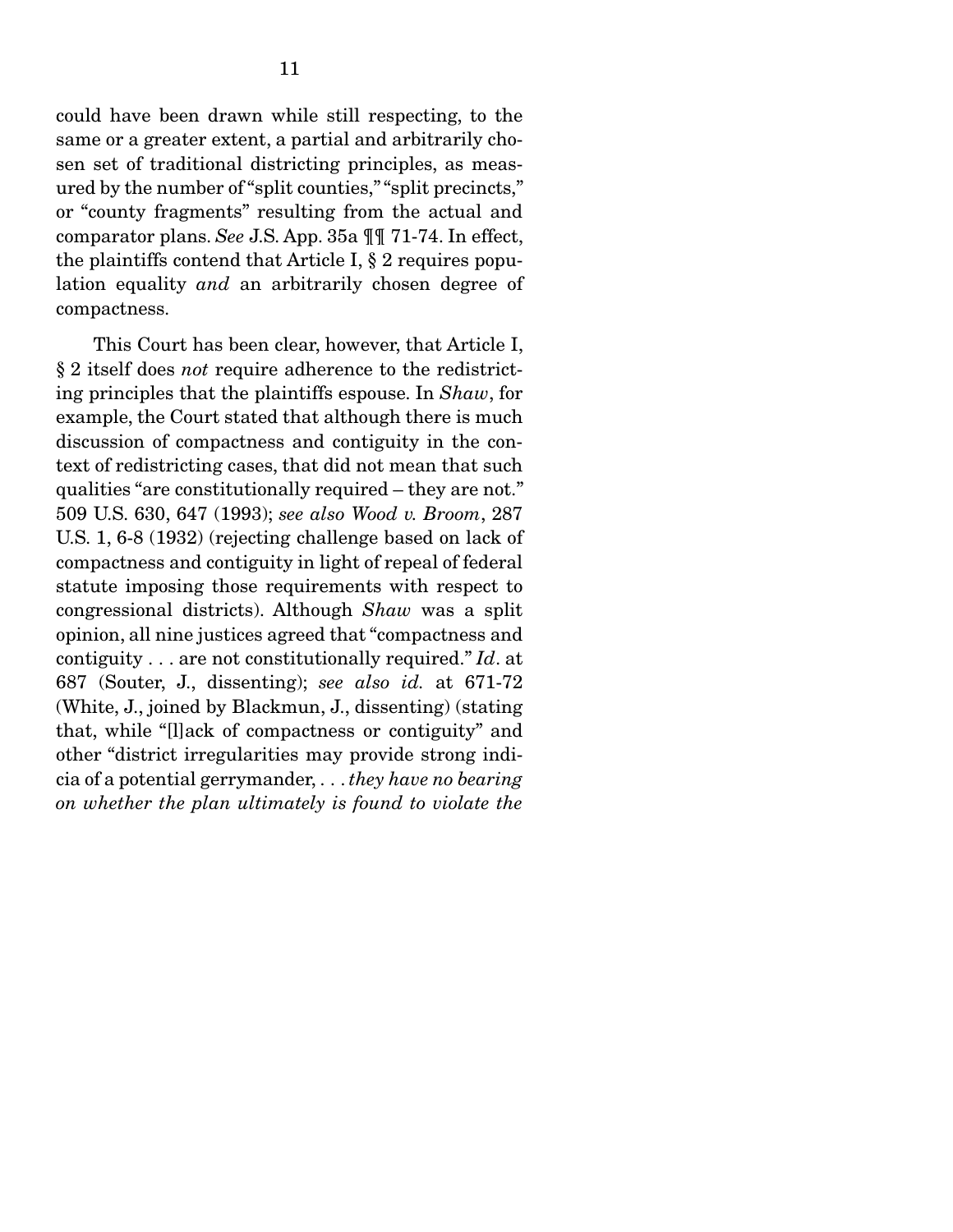*Constitution*") (emphasis added). Because "compactness" is not a constitutional requirement – as to particular districts or the plan overall – demonstrating non-compactness is insufficient to establish, and ultimately irrelevant to, whether a constitutional violation has occurred.

 The plaintiffs' proposed standard is therefore not mandated by the Constitution. Rather, the plaintiffs' standard is directly contrary to the reasoning in *Shaw* because it would make "compactness" the determining factor as to whether a given districting plan violates the Constitution, regardless of any actual evidence of excessively partisan motive or discriminatory effect. The plaintiffs' compactness standard even excludes consideration of any direct evidence of intent, even though discriminatory intent has always been a core requirement of Equal Protection analysis. *See LULAC*, 548 U.S. at 514 (Scalia, J., concurring) ("A vote dilution claim focuses on the majority's intent to harm a minority's voting power.").

 Similarly, because the proposed standard takes no account whatsoever of the partisan makeup (and thus the presumed competitiveness) of the resulting districts, it also fails entirely to address discriminatory effect. In place of a requirement to prove an excessive discriminatory effect, the plaintiffs would simply equate a non-compact district with a gerrymandered one, and vice versa, regardless of whether the demographic data confirm or refute such a conclusion. *See*, *e.g*., J.S. App. 28a ¶ 48 ("Because gerrymandered districts are non-compact. . . ."). As a result, the plaintiffs'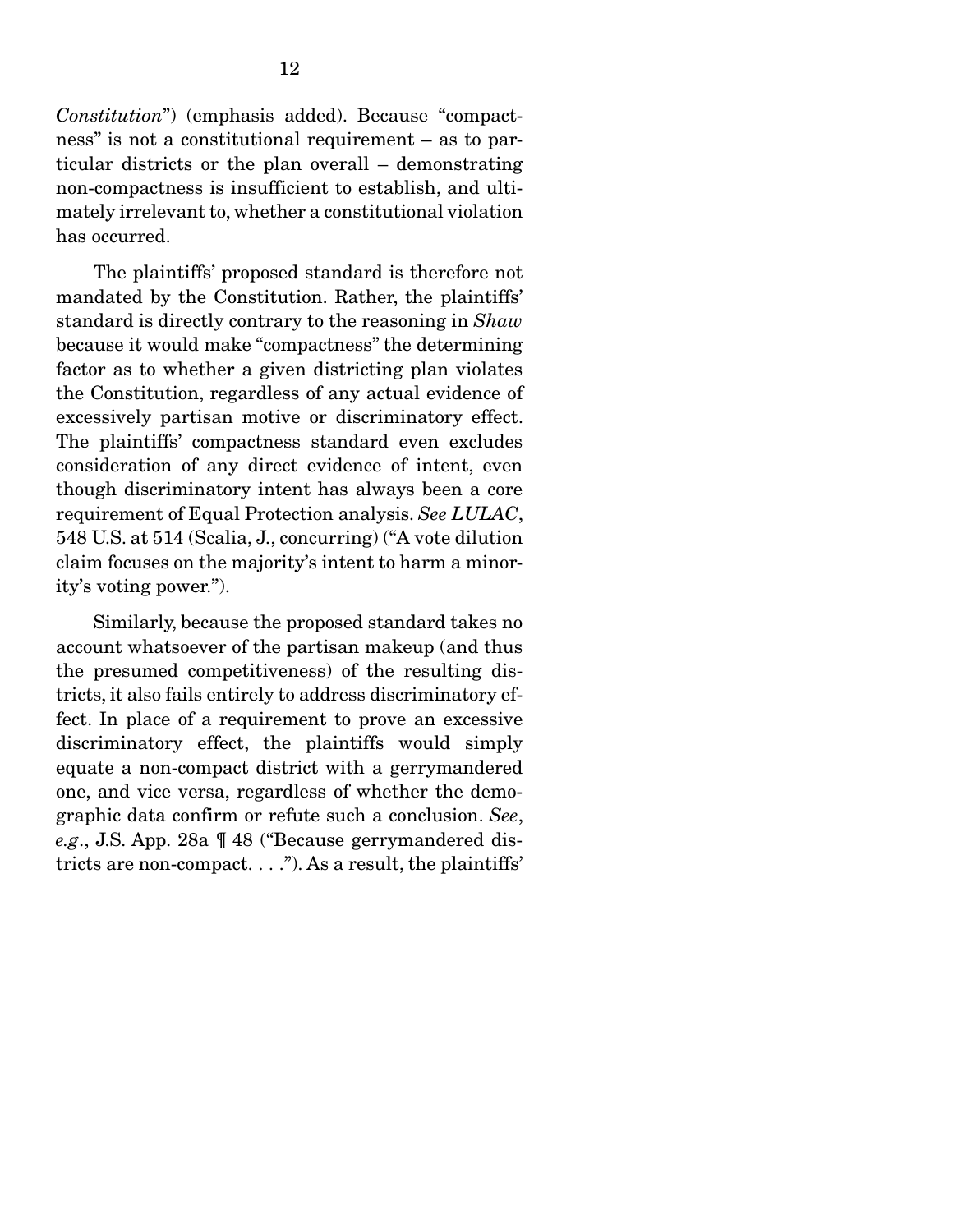standard would invalidate a plan that is not as compact as it might be  $-i.e.,$  as compact as is practicable, as measured by the Polsby-Popper scale – even if the plan does not produce an actual partisan disadvantage for any particular group.

 The exclusive focus of the plaintiffs' standard on compactness also divorces it from the essence of the constitutional issue. Specifically, the concept of discrimination, and thus equal protection, cannot be separated from a gerrymandering claim. "The act of drawing district lines to favor the majority party (*i.e*., "political gerrymandering") *is* the act of discriminating against voters based on their political beliefs." *Radogno v. Illinois State Bd. of Elections*, No. 1:11-cv-04884, 2011 WL 5868225, at \*5 (N.D. Ill. Nov. 22, 2011) (emphasis in original). A political gerrymandering claim does not cease to require evidence of discrimination simply because a plaintiff fails to plead any specifics about the kind of gerrymander he or she is alleging. Such omissions do not in any way strengthen the plaintiffs' claims, but instead fatally undermine them by omitting from their allegations any assertion of a legally-protected interest to support their claim. The plaintiffs' failure to recognize that a discriminatory effect must be alleged and proven only reinforces the implausibility and insubstantiality of the legal theory asserted in the complaint.

 Without any allegations pertaining to the demographic composition of Maryland's congressional districts, including specific facts as to any allegedly unfair concentration or dispersion of voters belonging to any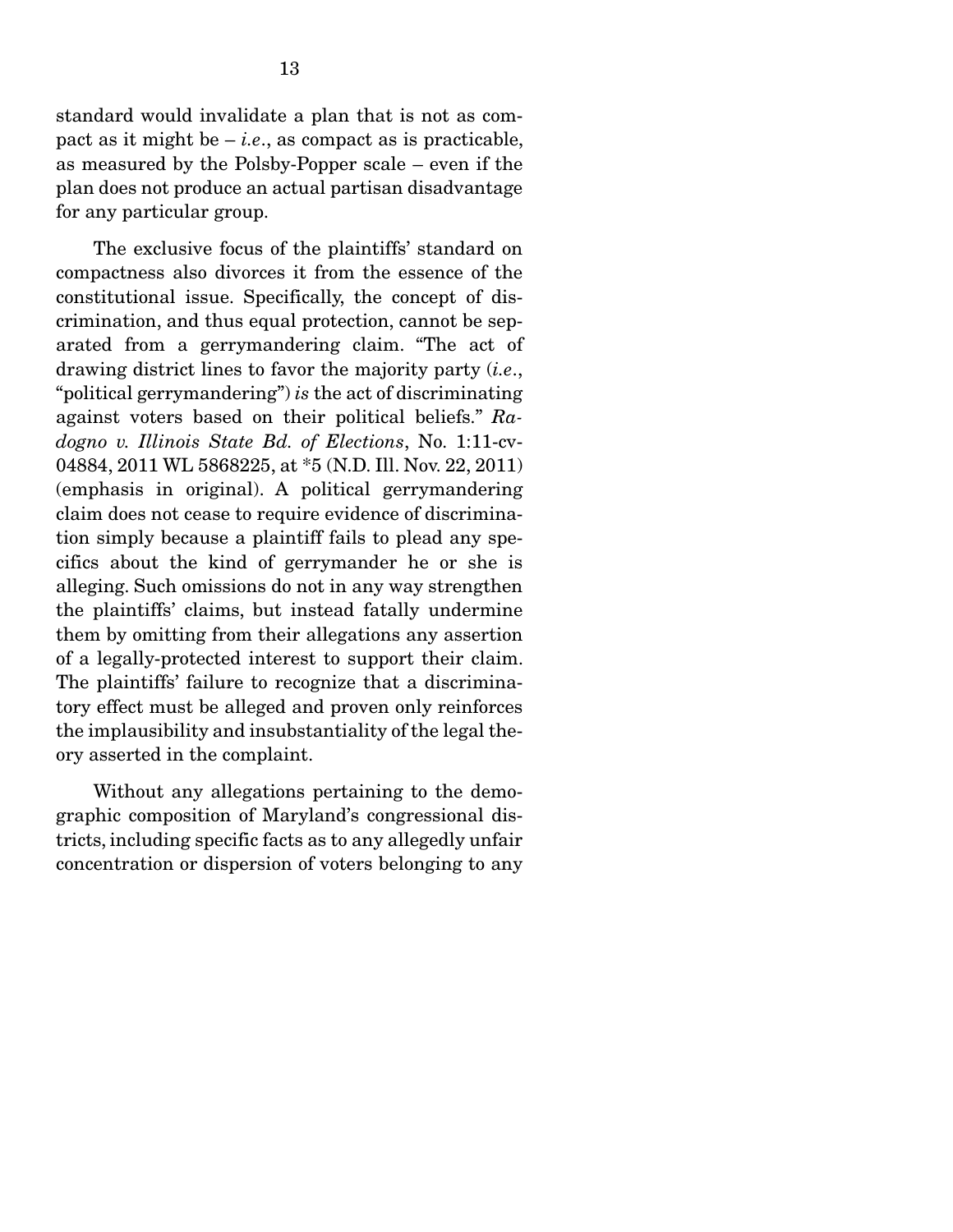particular group, it is impossible to say that the State Plan is excessively partisan. Alleging no more than the relative non-compactness of district shapes can never establish the extent of any discriminatory effect. *See*, *e.g*., *Duckworth*, 332 F.3d at 775 ("[A]llegations that districts have a bizarre appearance . . . are not probative as to the discriminatory effect that must be proven in political gerrymandering cases. . . .").

 The plaintiffs do not argue that their proposed standard can reliably distinguish between excessively partisan district maps, in terms of intent or effect, and less partisan maps. Rather, their proposed standard would prevent only "extreme noncompactness," regardless of discriminatory intent or effect, and would allow any "presumably more limited gerrymandering" that could be accomplished with districts that are not extremely non-compact, also regardless of discriminatory intent or effect. J.S. 28. Such a standard fails to accomplish what this Court has held an appropriate standard must.

 Necessary to the adjudication of any partisan gerrymandering claim are "clear, manageable, and politically neutral standards for measuring the particular burden a given partisan classification imposes on representational rights." *Vieth*, 541 U.S. at 307-08 (Kennedy, J., concurring). The plaintiffs' standard does not in any way measure the burdens imposed on a plaintiffs' representational rights; it purports only to prevent some alleged gerrymanders achieved with non-compact districts.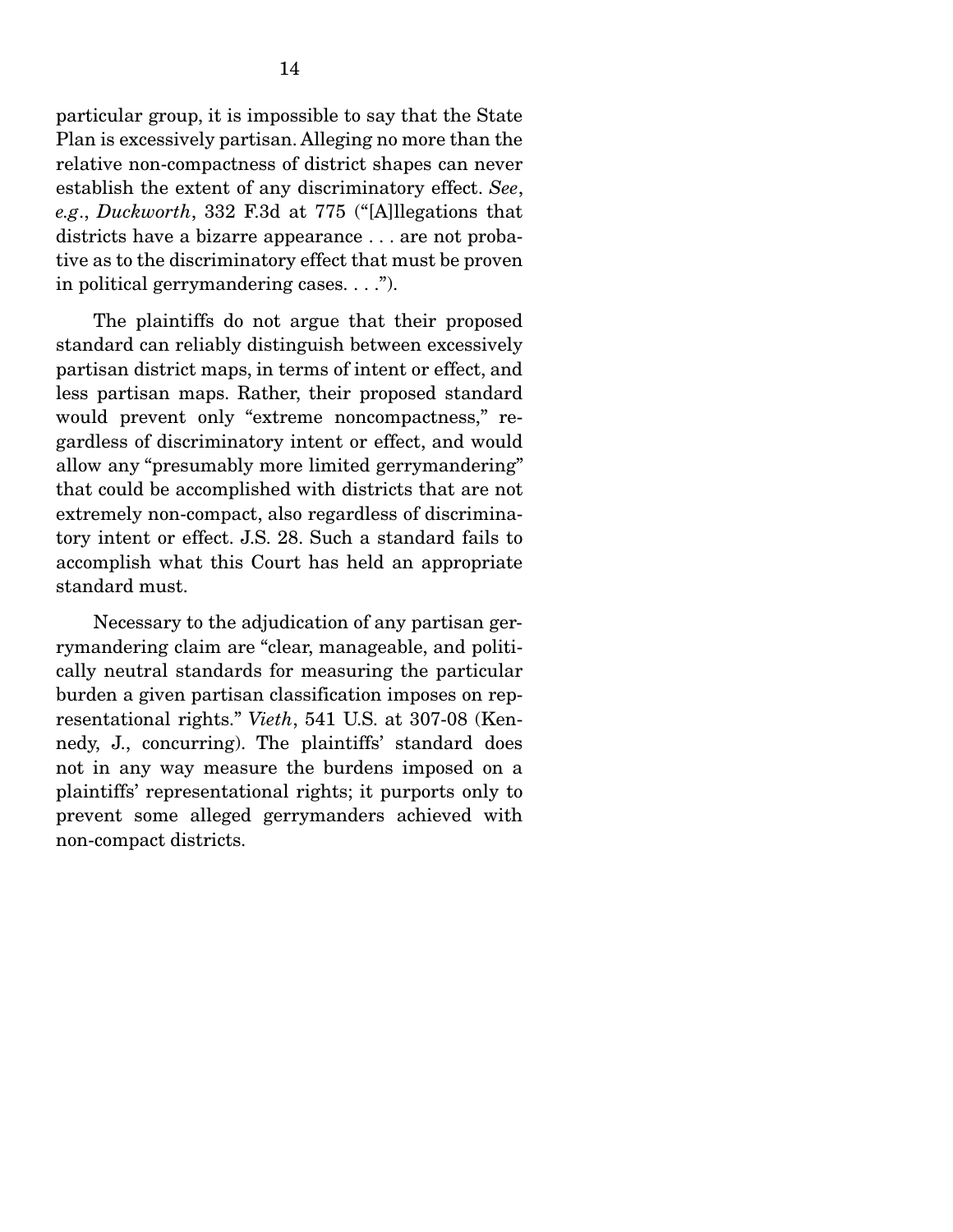The defects in the plaintiffs' proposed standard are also evident with respect to the remedy that the plaintiffs seek. No facts are alleged that, if proved, would show how the plaintiffs' proposed map would result in significantly more competitive or otherwise "fairer" congressional elections, district-by-district or state-wide. What the plaintiffs have actually offered to prove is merely that more highly-compact districts could have been formed without increasing the number of county or precinct boundaries crossed, *see* J.S. App. 34a-37a ¶¶ 69-79, a contention that is ultimately irrelevant to whether the plaintiffs have suffered a constitutional injury, *Wood*, 287 U.S. at 6-8, or whether that injury would be remedied by an alternative plan.4 *See*, *e.g*., *LULAC*, 548 U.S. at 447; *Vieth*, 541 U.S. at 281 (plurality); *see also Fletcher*, 831 F. Supp. 2d at 903 (existence of alternative plan allegedly superior in vindicating some legitimate redistricting interests irrelevant to validity of State Plan). In sum, the plaintiffs' compactness standard is neither constitutionally required nor a reliable measure of the burden imposed on voters' representational rights.

 The need for a judicially discernible standard for adjudicating partisan gerrymandering claims is not limited to claims brought under the Equal Protection Clause. *See*, *e.g*., *Vieth*, 541 U.S. at 305 ("We conclude

<sup>4</sup> The plaintiffs' conclusory assertion that a non-compact district is necessarily a gerrymandered district does not meet the pleading standard with regard to proving discriminatory effect. *See Ashcroft v. Iqbal*, 556 U.S. 662, 678-79 (2009) ("conclusory statements" are insufficient and "are not entitled to the assumption of truth").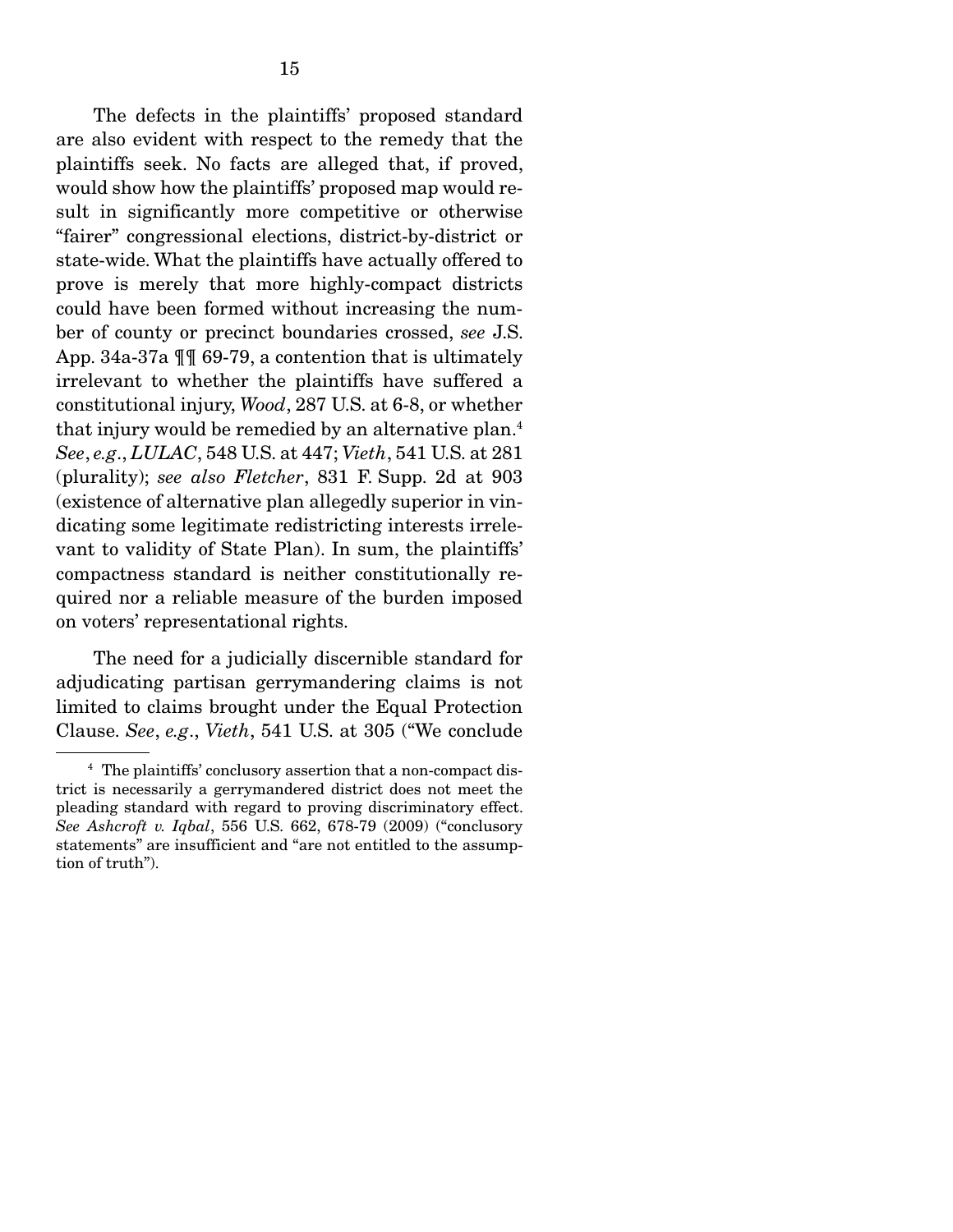that neither Article I, § 2 nor the Equal Protection Clause, nor . . . Article I, § 4, provides a judicially enforceable limit on the political considerations that the States and Congress may take into account when districting."). Accordingly, the plaintiffs' failure to plead facts relevant to partisan discrimination does not transform a complaint alleging non-compactness into a justiciable claim.

## B. The Claim Under the Due Process Clause for Alleged Electoral Harms Caused by a Non-Compact Congressional Districting Plan Is Insubstantial.

 Count II of the complaint purports to seek judicial relief from alleged "electoral harms arising from noncompact districts," which the plaintiffs contend burden their voting rights in violation of the Due Process Clause of the Fifth and Fourteenth Amendments. J.S. App. 38a ¶¶ 84-86. This claim, like the plaintiffs' Article I, § 2 claim, is foreclosed by prior decisions of this Court and is therefore insubstantial. *See*, *e.g*., *Goosby v. Osser*, 409 U.S. 512, 518 (1973).

 The plaintiffs have identified no decisions of this Court, or any court, holding that any provision of the Constitution, including the Due Process Clause, compels legislators to create congressional districts that are more compact in shape relative to other possible options. To the contrary, this Court and the lower courts have expressly observed that the Constitution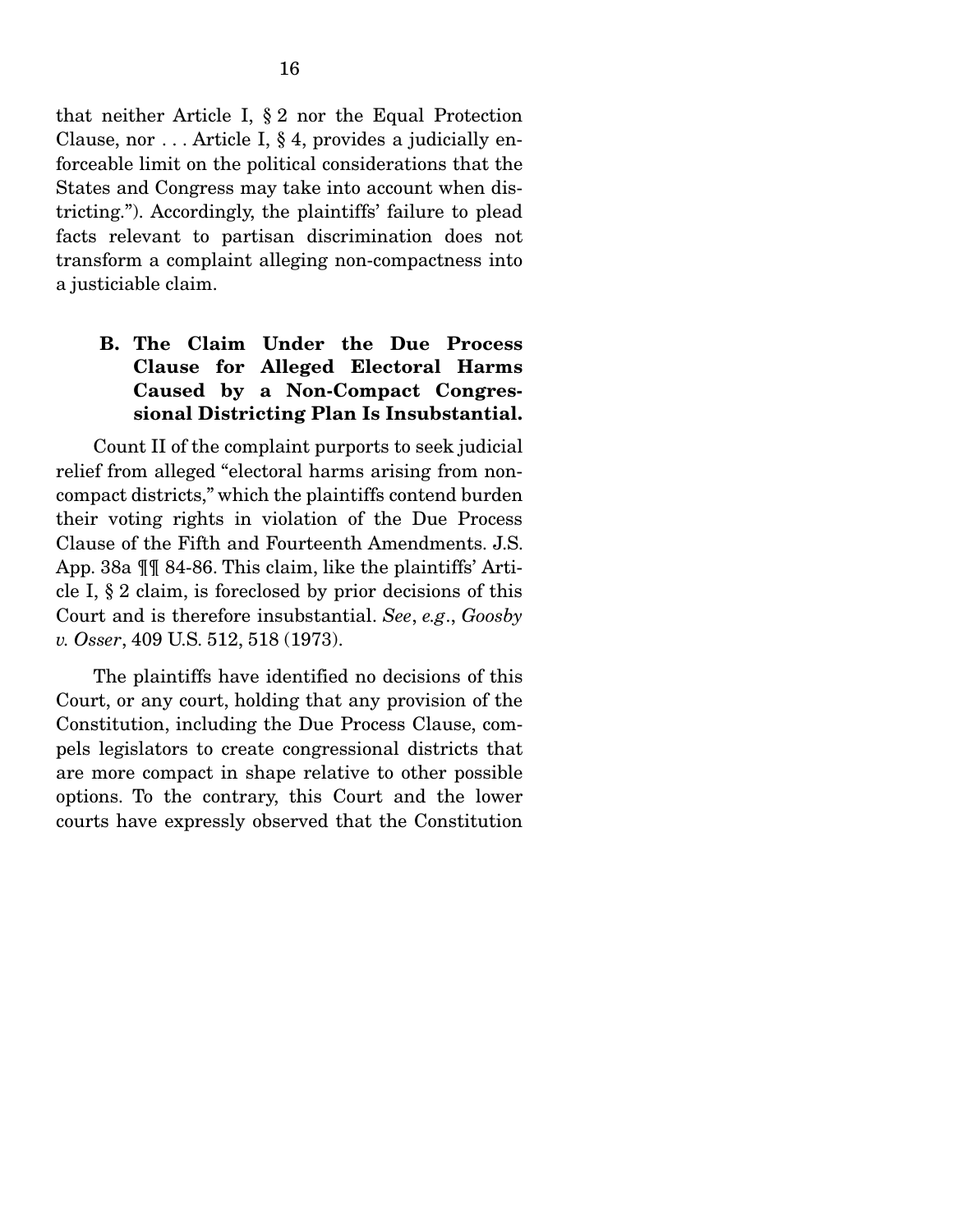imposes no such rule. *Shaw*, 509 U.S. at 647; *Duckworth*, 332 F.3d at 778. Similarly, no court has recognized in the Due Process Clause the guarantee of a right to vote in a congressional district that meets any particular standard of compactness, including the arbitrarily-chosen standard that the plaintiffs propose in this litigation. The Constitution protects voters against malapportionment and unlawful discrimination, not against the alleged "burden" on voters of irregularly shaped districts.

 Whether non-compact districts *per se* violate the Constitution, or whether a "rule of compactness" makes non-justiciable political gerrymandering claims justiciable, are not subjects of genuine controversy. *See*, *e.g*., *Goosby*, 409 U.S. at 518. Similarly, plaintiffs' unsupported theory of a legislators' gerrymander against the voters fails to present a substantial federal claim. *Kalson v. Paterson*, 542 F.3d 281, 290 (2d Cir. 2008) (affirming decision not to convene a three-judge panel where there was "no basis in the case law" for the claim that Article I, § 2 requires districts of equal voting age population).

--------------------------------- ---------------------------------